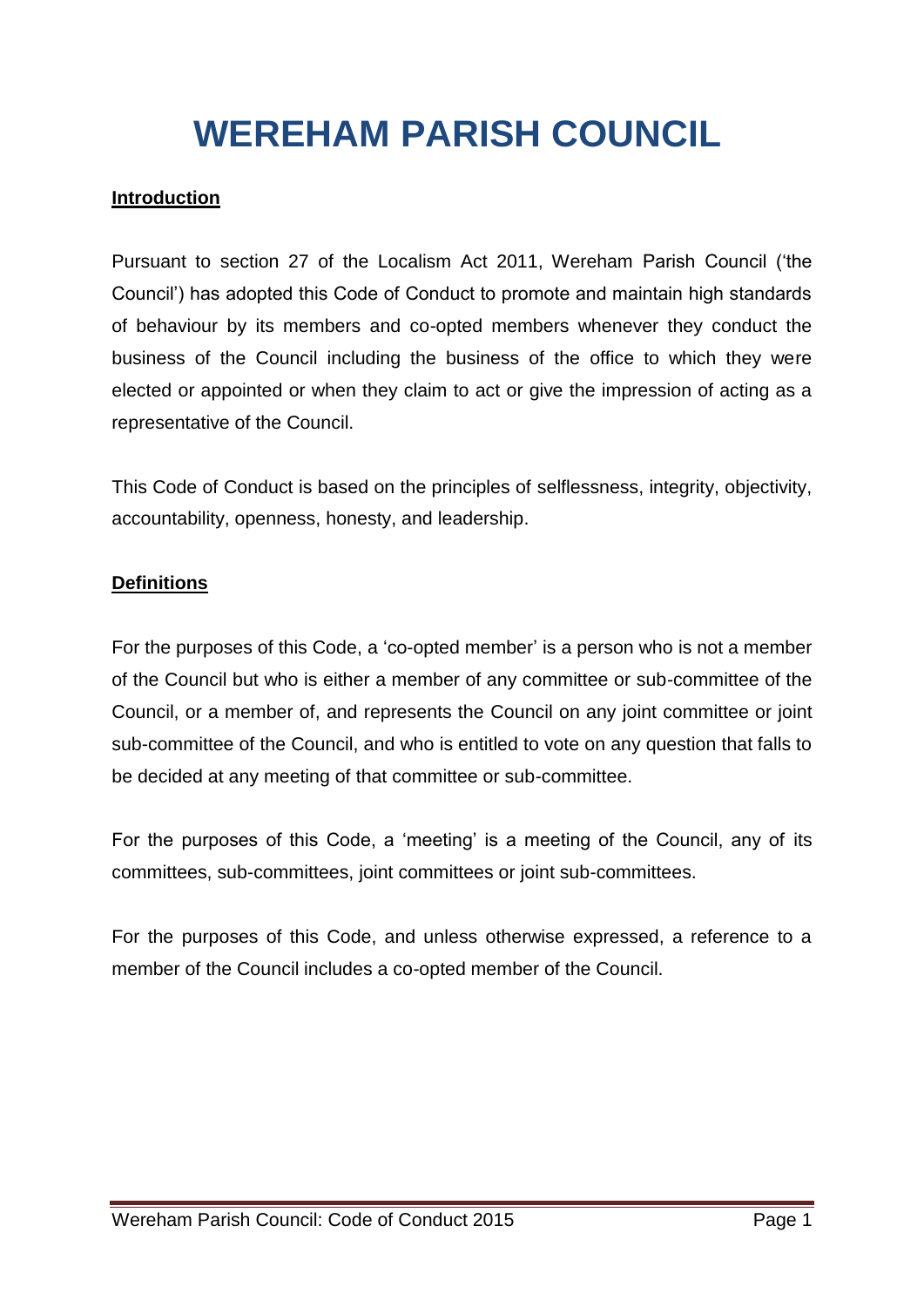#### **Member obligations**

When a member of the Council acts, claims to act or gives the impression of acting as a representative of the Council, he/she has the following obligations.

- 1. He/she shall behave in such a way that a reasonable person would regard as respectful.
- 2. He/she shall not act in a way which a reasonable person would regard as bullying or intimidatory.
- 3. He/she shall not seek to improperly confer an advantage or disadvantage on any person.
- 4. He/she shall use the resources of the Council in accordance with its requirements.
- 5. He/she shall not disclose information which is confidential or where disclosure is prohibited by law.

#### *Registration of interests*

- 6. Within 28 days of this Code being adopted by the Council, or the member's election or the co-opted member's appointment (where that is later), he/she shall register with the Monitoring Officer the interests which fall within the categories set out in Appendices A and B.
- 7. Upon the re-election of a member or the re-appointment of a co-opted member, he/she shall within 28 days re-register with the Monitoring Officer any interests in Appendices A and B.
- 8. A member shall register with the Monitoring Officer any change to interests or new interests in Appendices A and B within 28 days of becoming aware of it.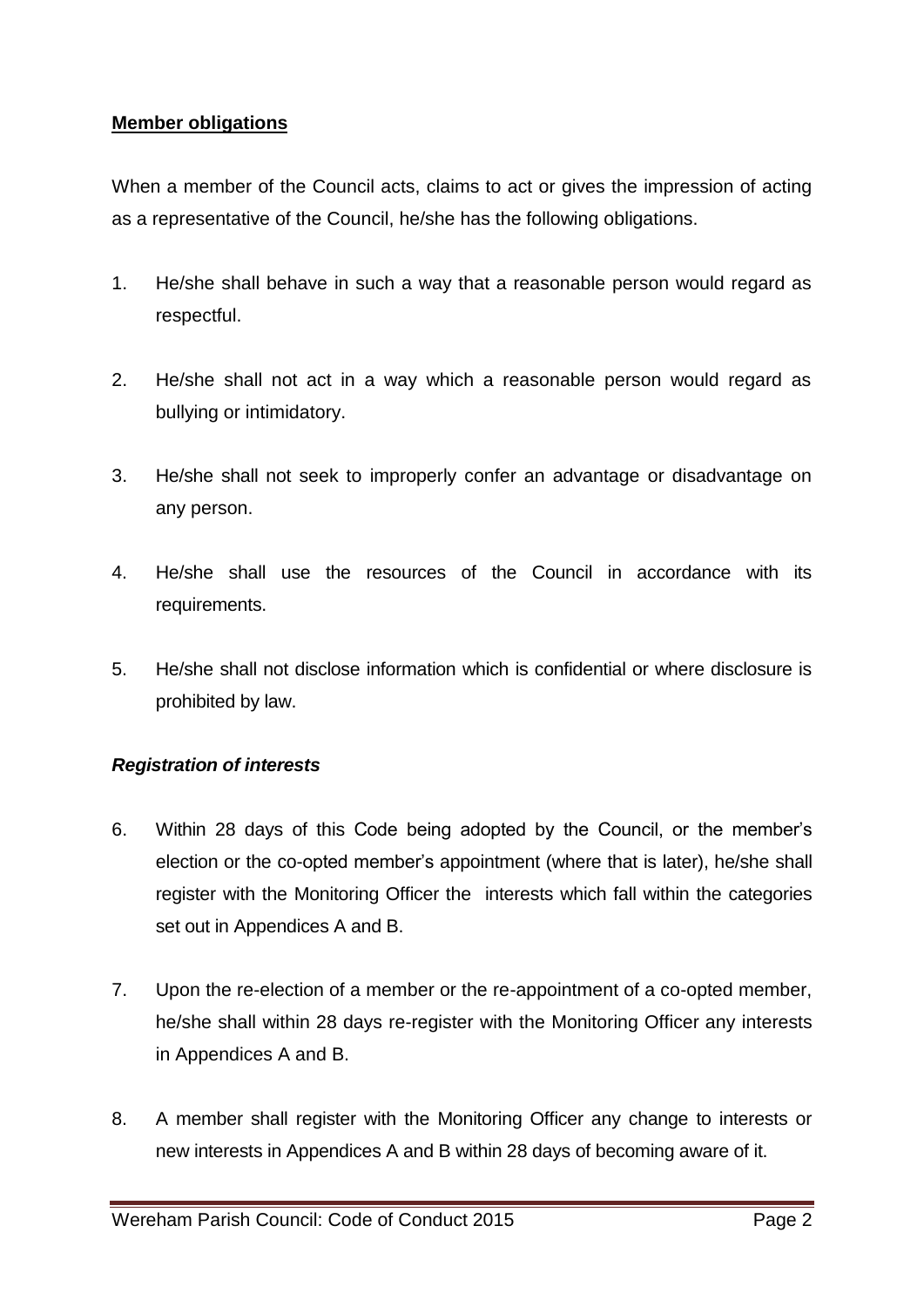9. A member need only declare the existence but not the details of any interest which the Monitoring Officer agrees is a 'sensitive interest'. A sensitive interest is one which, if disclosed on a public register, could lead the member or a person connected with the member to be subject to violence or intimidation.

#### *Declaration of interests at meetings*

- 10. Where a matter arises at a meeting which relates to an interest in Appendix A the member shall not participate in a discussion or vote on the matter. He/she only has to declare what his/her interest is if it is not already entered in the member's register of interests or if he/she has not notified the Monitoring Officer of it.
- 11 Where a matter arises at a meeting which relates to an interest in Appendix A which is a sensitive interest, the member shall not participate in a discussion or vote on the matter. If it is a sensitive interest which has not already been disclosed to the Monitoring Officer, the member shall disclose he/she has an interest but not the nature of it.
- 12 Where a matter arises at a meeting which relates to an interest in Appendix B, the member shall not vote on the matter. He/she may speak on the matter only if members of the public are also allowed to speak at the meeting.
- 13 A member only has to declare his/her interest in Appendix B if it is not already entered in his/her register of interests or he/she has not notified the Monitoring Officer of it or if he/she speaks on the matter. If he/she holds an interest in Appendix B which is a sensitive interest not already disclosed to the Monitoring Officer, he/she shall declare the interest but not the nature of the interest.
- 14 Where a matter arises at a meeting which relates to a financial interest of a friend, relative or close associate (other than an interest in Appendix A), the member shall disclose the nature of the interest and not vote on the matter.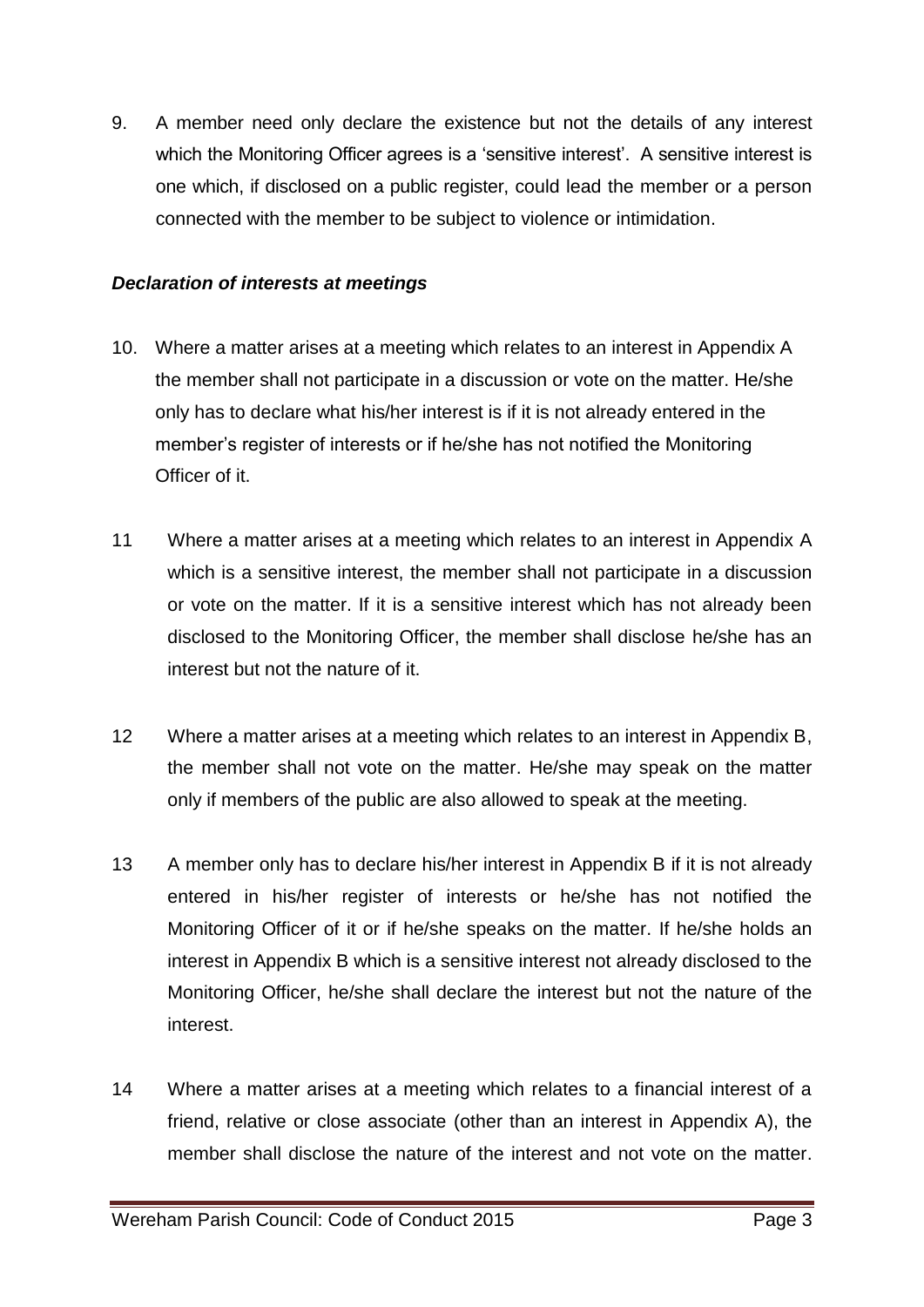He/she may speak on the matter only if members of the public are also allowed to speak at the meeting. If it is a 'sensitive interest' the member shall declare the interest but not the nature of the interest.

#### **Dispensations**

15 On a written request made to the Council's proper officer, the Council may grant a member a dispensation to participate in a discussion and vote on a matter at a meeting even if he/she has an interest in Appendices A and B if the Council believes that the number of members otherwise prohibited from taking part in the meeting would impede the transaction of the business; or it is in the interests of the inhabitants in the Council's area to allow the member to take part or it is otherwise appropriate to grant a dispensation.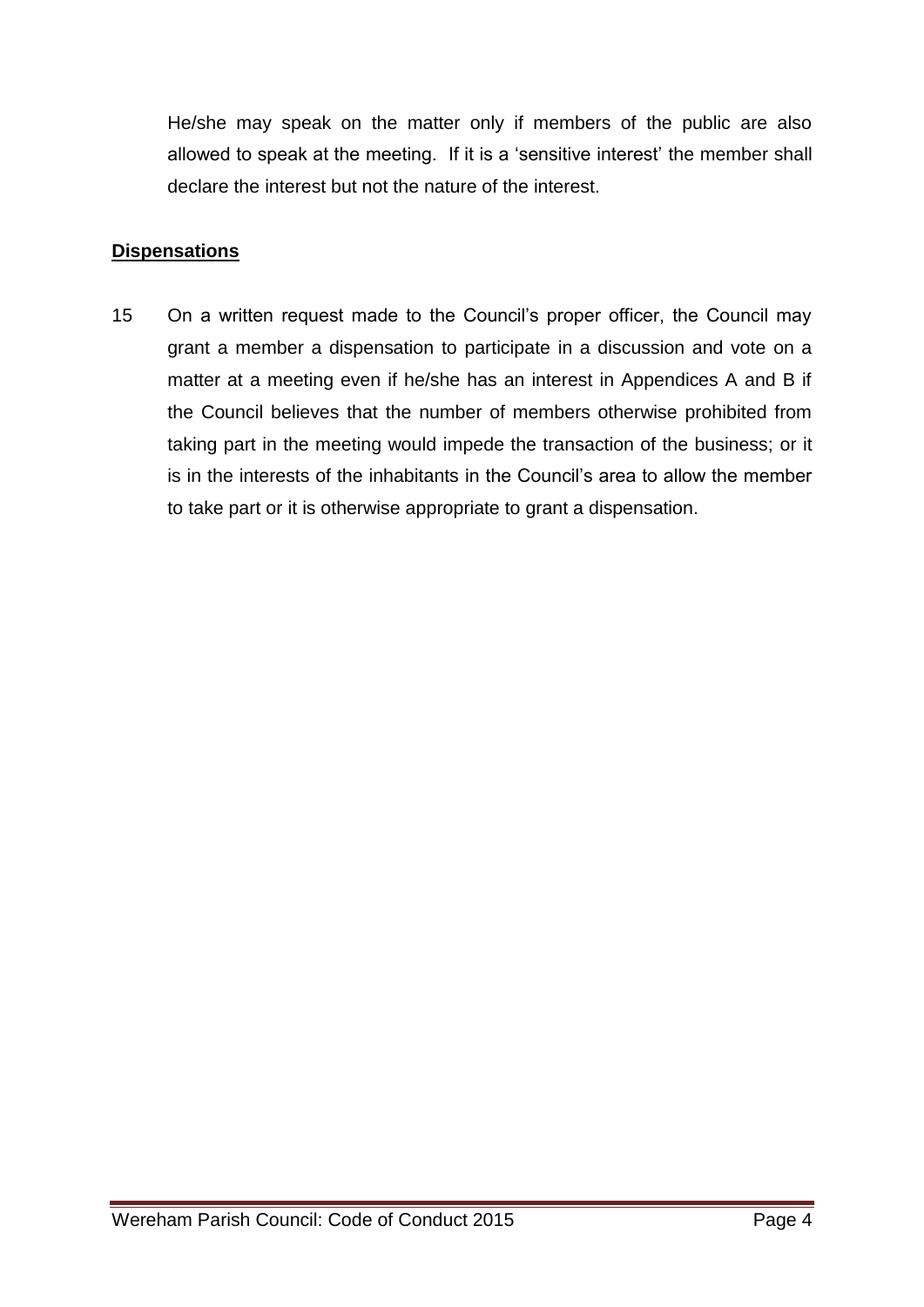## **Appendix A**

Interests defined by regulations made under section 30(3) of the Localism Act 2011 and described in the table below.

| <b>Subject</b>                                       | <b>Description</b>                                                                                                                                                                                                                                                                                                                              |
|------------------------------------------------------|-------------------------------------------------------------------------------------------------------------------------------------------------------------------------------------------------------------------------------------------------------------------------------------------------------------------------------------------------|
| Employment, office, trade,<br>profession or vocation | Any employment, office, trade, profession or vocation carried on for<br>profit or gain.                                                                                                                                                                                                                                                         |
| Sponsorship                                          | Any payment or provision of any other financial benefit (other than<br>from the Council) made to the member during the 12 month period<br>ending on the latest date referred to in paragraph 6 above for<br>expenses incurred by him/her in carrying out his/her duties as a<br>member, or towards his/her election expenses.                   |
|                                                      | This includes any payment or financial benefit from a trade union<br>within the meaning of the Trade Union and Labour Relations<br>(Consolidation) Act 1992.                                                                                                                                                                                    |
| Contracts                                            | Any contract made between the member or between his/her spouse<br>or civil partner or the person with whom the member is living as if<br>they were spouses/civil partners (or a body in which such a person<br>is a partner in a firm, a director of an incorporated body or holds the<br>beneficial interest in securities*) and the Council - |
|                                                      | (a) under which goods or services are to be provided or works are to<br>be executed; and                                                                                                                                                                                                                                                        |
|                                                      | (b) which has not been fully discharged                                                                                                                                                                                                                                                                                                         |
| Land                                                 | Any beneficial interest in land which is within the area of the Council.                                                                                                                                                                                                                                                                        |
| Licences                                             | Any licence (alone or jointly with others) to occupy land in the area<br>of the relevant authority for a month or longer.                                                                                                                                                                                                                       |
| Corporate tenancies                                  | Any tenancy where (to the member's knowledge) -                                                                                                                                                                                                                                                                                                 |
|                                                      | (a) the landlord is the Council; and                                                                                                                                                                                                                                                                                                            |
|                                                      | (b) the tenant is a body in which the member, or his/her spouse or<br>civil partner/the person with whom the member is living as if they<br>were spouses/civil partners has a beneficial interest.                                                                                                                                              |
| <b>Securities</b>                                    | Any beneficial interest in securities of a body where -                                                                                                                                                                                                                                                                                         |
|                                                      | (a) that body (to the member's knowledge) has a place of business<br>or land in the area of the Council; and                                                                                                                                                                                                                                    |
|                                                      | (b)either -                                                                                                                                                                                                                                                                                                                                     |
|                                                      | (i) the total nominal value of the securities* exceeds £25,000 or one<br>hundredth of the total issued share capital of that body; or                                                                                                                                                                                                           |
|                                                      | (ii) if the share capital of that body is of more than one class, the<br>total nominal value of the shares of any one class in which the<br>relevant person has a beneficial interest exceeds one hundredth of<br>the total issued share capital of that class.                                                                                 |

\*'Securities' means shares, debentures, debenture stock, loan stock, bonds, units of a collective investment scheme within the meaning of the Financial Services and Markets Act 2000 and other securities of any description, other than money deposited with a building society.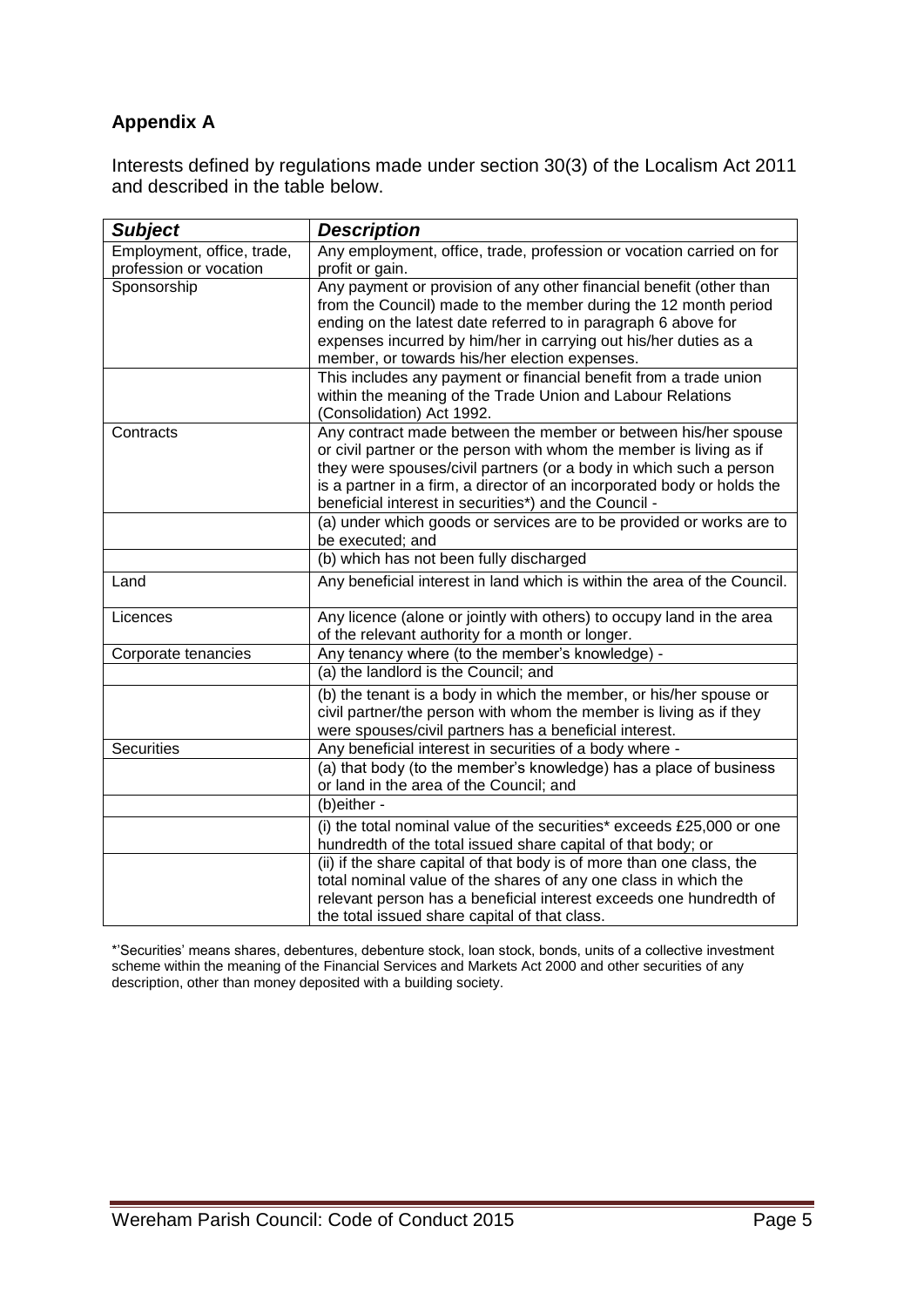## **Appendix B**

An interest which relates to or is likely to affect:

- (i) any body of which the member is in a position of general control or management and to which he/she is appointed or nominated by the Council;
- (ii) any body—
	- (a) exercising functions of a public nature;
	- (b) directed to charitable purposes; or
	- (c) one of whose principal purposes includes the influence of public opinion or policy (including any political party or trade union) of which the member of the Council is a member or in a position of general control or management;
- (iii) any gifts or hospitality worth more than an estimated value of £50 which the member has received by virtue of his or her office.

**NALC 2012**